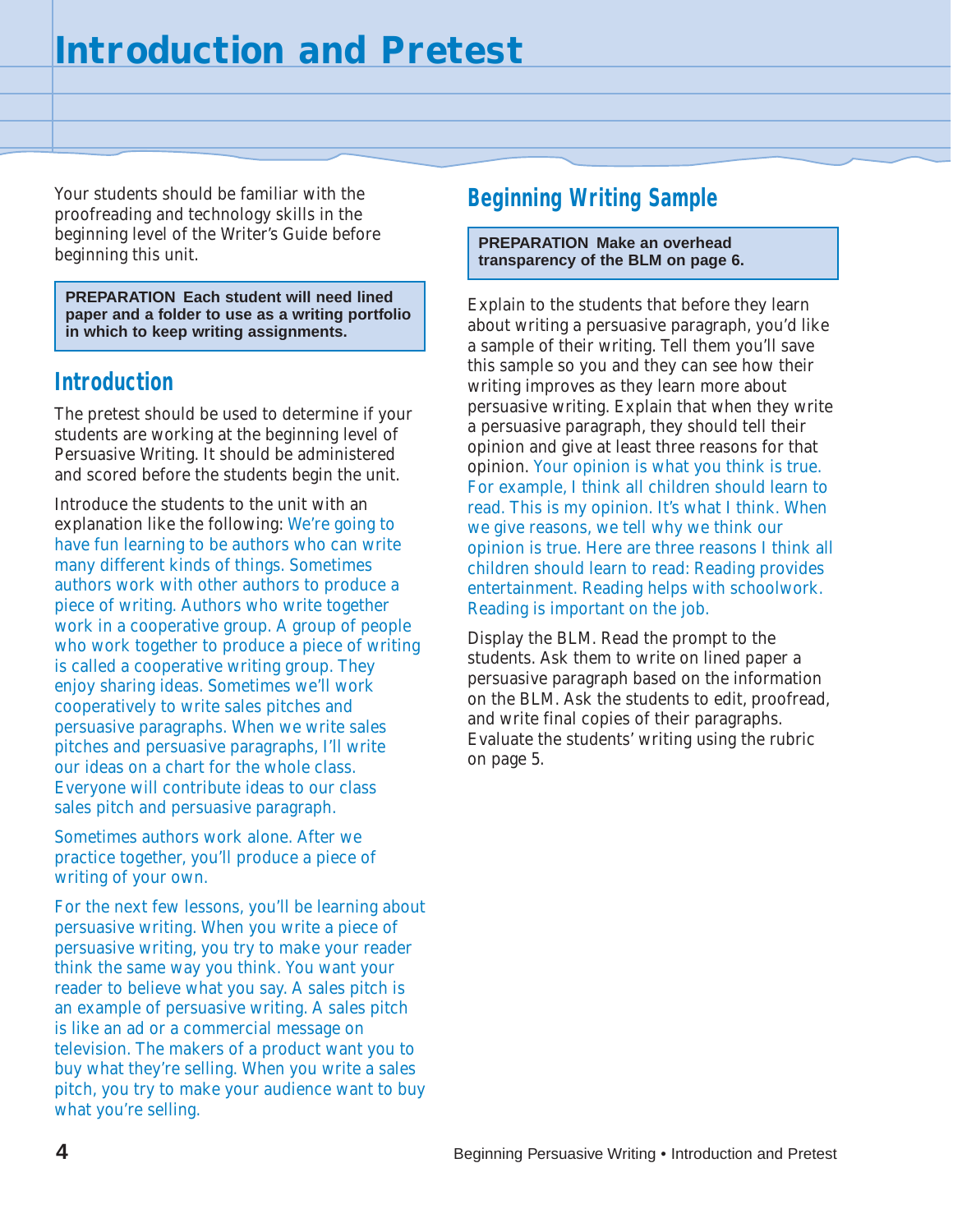## RUBRIC | Pretest | Posttest

# **Scoring the Samples**

Give the student a score of 0 if there is no evidence of the element.

Give the student a score of 1 for each element at the emergent or minimum level.

Give the student a score of 3 for each element at a satisfactory level.

Give the student a score of 5 for each element at the mastery level.

| Evaluating the Elements of a Piece of Persuasive Writing                        |                                                                               |                      |  |
|---------------------------------------------------------------------------------|-------------------------------------------------------------------------------|----------------------|--|
|                                                                                 | The author of this persuasive paragraph                                       | <b>Points Earned</b> |  |
| 0<br>$\mathsf{R}$<br>G<br>A<br>N<br>$\mathbf{I}$<br>Z<br>А<br>T<br>I.<br>O<br>N | Includes a beginning sentence.                                                |                      |  |
|                                                                                 | Includes a middle with related sentences.                                     |                      |  |
|                                                                                 | Includes an ending sentence.                                                  |                      |  |
|                                                                                 | Stays on the topic.                                                           |                      |  |
|                                                                                 | Spaces words and sentences correctly.                                         |                      |  |
| $\mathsf C$<br>$\ddot{o}$<br>N<br>T<br>E<br>N<br>T                              | States an opinion in the opening sentence.                                    |                      |  |
|                                                                                 | States personal reasons, numbers, and information from experts in the middle. |                      |  |
|                                                                                 | Gives the most important reason last.                                         |                      |  |
|                                                                                 | Omits extraneous information.                                                 |                      |  |
|                                                                                 | Restates the opinion in the closing sentence.                                 |                      |  |
| S<br>T<br>Υ<br>L                                                                | Uses language appropriate for the intended audience.                          |                      |  |
|                                                                                 | States the opinion clearly.                                                   |                      |  |
|                                                                                 | Convinces the reader while using nonconfrontational language.                 |                      |  |
| E                                                                               | Presents convincing reasons.                                                  |                      |  |
|                                                                                 | Uses a variety of verbs.                                                      |                      |  |
| M<br>E<br>$\mathsf C$<br>H<br>А<br>N<br>$\mathbf{I}$<br>$\mathtt{C}$<br>S       | Uses conventional spelling at a developmentally appropriate level.            |                      |  |
|                                                                                 | Capitalizes I, first and last names, and the first word of sentences.         |                      |  |
|                                                                                 | Uses correct punctuation to end telling and asking sentences.                 |                      |  |
|                                                                                 | Indents paragraphs.                                                           |                      |  |
|                                                                                 | Writes in the first person.                                                   |                      |  |
|                                                                                 | <b>Total Points</b>                                                           |                      |  |

| If the student scores |                                                                                                                               |  |  |  |
|-----------------------|-------------------------------------------------------------------------------------------------------------------------------|--|--|--|
| 85-100 points         | Give the student the pretest for the intermediate level of Persuasive Writing.                                                |  |  |  |
| 20-84 points          | The student is properly placed in the beginning level of Persuasive Writing.                                                  |  |  |  |
| 0-19 points           | Give the placement test for Language for Learning, an SRA program, or<br>place the student in a lower-level language program. |  |  |  |